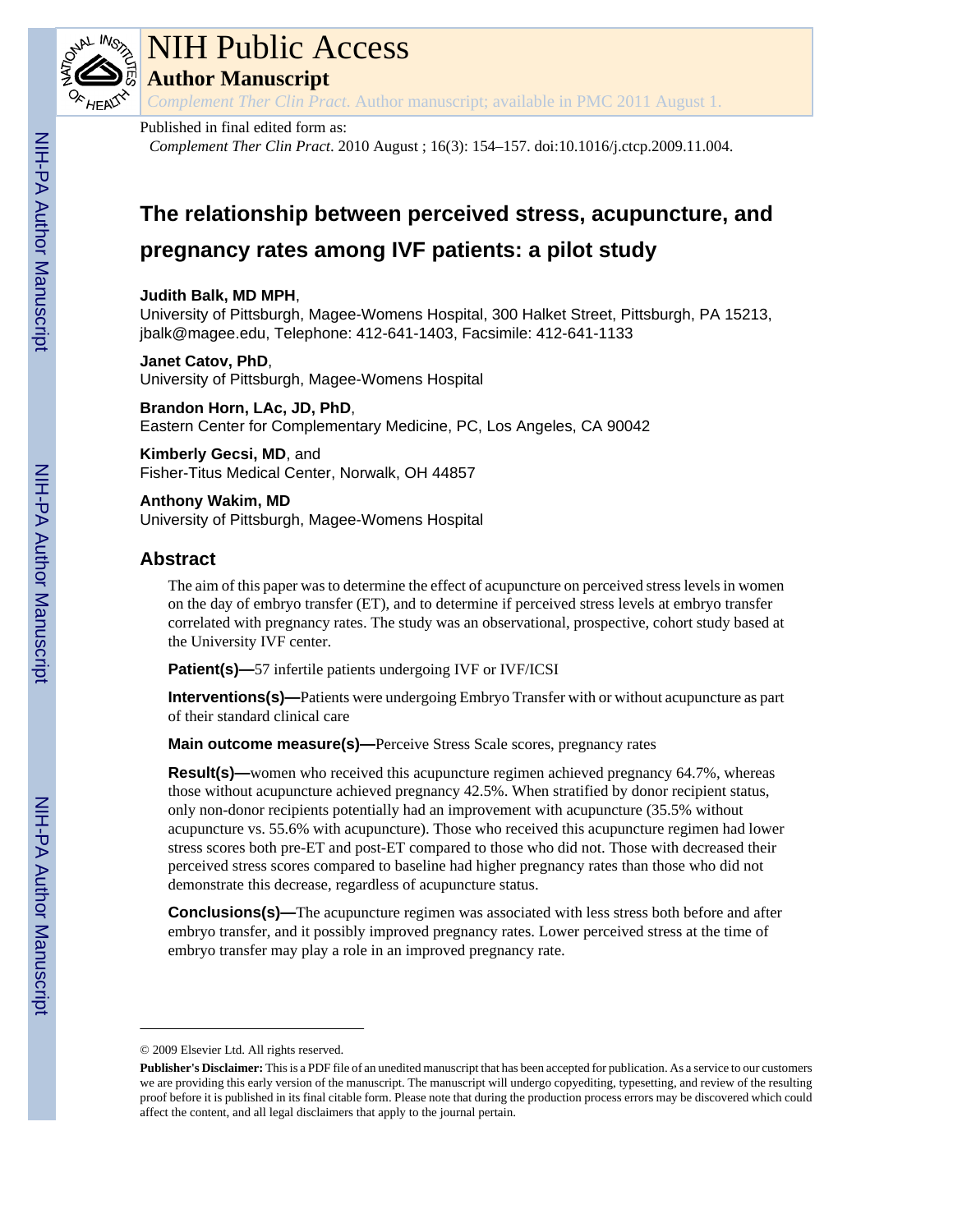#### **Keywords**

Acupuncture; infertility; perceived stress

#### **Introduction**

Acupuncture is a therapy of inserting, manipulating and retaining very fine needles in specific "acupoints". It appears to be helpful in improving the success rate of assisted reproductive techniques, although not all studies are positive  $1-5$ . A recent systematic review and metaanalysis concluded that preliminary evidence suggests a role for acupuncture in infertility<sup>6</sup>. The mechanisms by which acupuncture affects pregnancy rates are not known.

Currently at our institution (Magee-Womens Hospital), women are given the option to undergo acupuncture at the time of embryo transfer and/or earlier during the IVF cycle, and patients either self-select acupuncture or they self-select to not have acupuncture. In this pilot study, we compare subjects undergoing embryo transfer without acupuncture to those who have embryo transfer in conjunction with acupuncture to evaluate whether acupuncture improves stress levels, and whether either acupuncture or stress levels are associated with improved pregnancy rates.

The Perceived Stress Scale, which is a 10-item questionnaire is a valid and reliable tool that measures the degree to which situations in one's life are appraised as stressful<sup>7</sup>. The PSS is sensitive to both stress from expectations concerning future events and to chronic stress deriving from ongoing life circumstances, both of which are potentially relevant for the IVF population. We hypothesized that an increased perception of stress at the time of embryo transfer could lead to lower IVF success rates, potentially through a sympathetic activation pathway, although the mechanism was not specifically studied in this pilot study.

Stress and anxiety are very common in infertility patients, especially those undergoing IVF8. Anxiety and depression are considered causes of early drop-out after the first IVF cycle and are related to lower pregnancy rates  $9^{-11}$ . Acute and chronic stress in patients undergoing assisted reproduction affects biologic end points (i.e. number of oocytes retrieved and fertilized), as well as pregnancy, live birth delivery, birth weight and multiple gestations<sup>12,</sup> 13. Thus, reducing stress and anxiety can be helpful in IVF patients. True acupuncture decreases anxiety levels when compared to sham acupuncture14, {Kober, 2003 #38}.

We aimed to determine if acupuncture affects the levels of perceived stress at the time of embryo transfer, and whether either acupuncture or changes in stress levels play a role in the success rate in IVF. We chose to measure stress levels at the time of embryo transfer for several reasons. We postulated that reducing stress at the time of embryo transfer could result in less vasoconstriction and improved uterine receptivity. Embryo transfer data collection was logistically feasible; in addition, because all participants were receiving the same embryo transfer procedure, the study groups were fairly homogenous, with one key difference between groups being whether or not acupuncture was performed. To keep the group receiving acupuncture homogenous, the protocol used for all acupuncture patients was the same, that described by Paulus, which involves acupuncture before and after embryo transfer, on the day of embryo transfer<sup>1</sup>. This same protocol was found to improve pregnancy rates in a later study by a different investigator<sup>15</sup>. We chose this protocol because we have found, both within the University of Pittsburgh, and in the community, this is the common acupuncture approach used in conjunction with embryo transfer. Paulus notes that he chose the points based on "acupuncture points that relax the uterus according to the principles of TCM."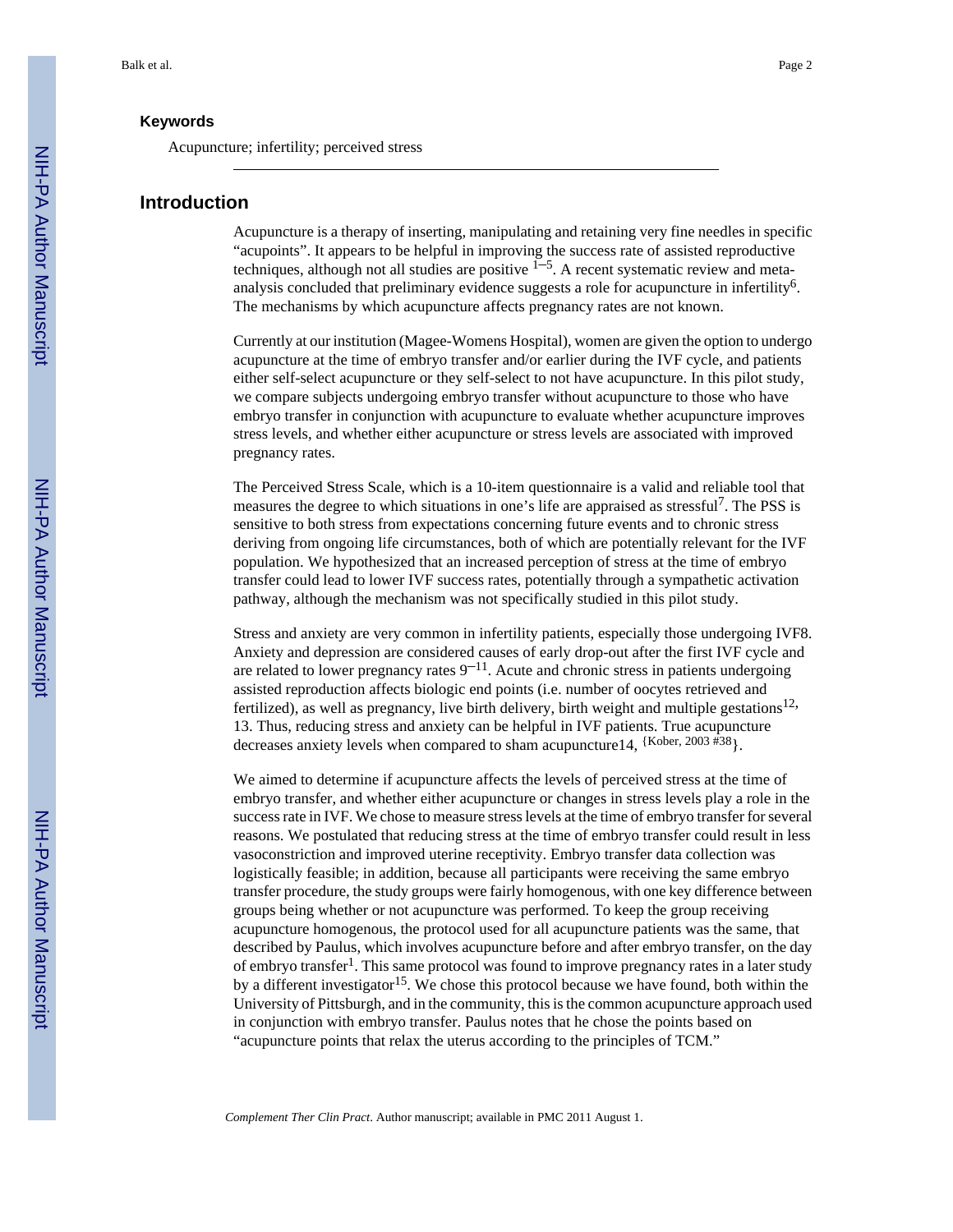#### **Materials and methods**

This study was an observational prospective cohort study comparing stress levels of In Vitro Fertilization (IVF) patients either receiving acupuncture or not receiving acupuncture on the day of their embryo transfer. The inclusion criteria were that the subjects were receiving an embryo transfer in the Reproductive Endocrinology and Infertility (REI) office at Magee-Womens Hospital of the University of Pittsburgh Medical Center. The only exclusion criterion was that gestational carriers, ie surrogates, were not enrolled. All acupuncture was conducted by a physician acupuncturist and licensed in the state of Pennsylvania. The study was approved by the University of Pittsburgh Institutional Review Board prior to initiating the study. Study procedures conform to the Declaration of Helsinki for Medical Research involving Human Subjects.

A total of 57 subjects were recruited for this study. The REI nurses and physicians approached patients regarding the study upon arrival to the office on the day of the ET. When patients agreed to participate, they signed an informed consent form prior to initiation of any study procedures. The nurses and physicians explained that the study involved completing a 10-item questionnaire twice, once before ET and once after ET. All patients undergoing ET were eligible with the exception of gestational carriers. As part of each patient's IVF protocol, patients self- selected into the acupuncture group or to the non-acupuncture group prior to the day of ET. There were no attempts to manipulate either the self-selection of acupuncture or the IVF protocols as part of this research study.

After informed consent was signed, the patient was given the Perceived Stress Scale<sup>7</sup> to fill out. Those patients in the acupuncture group completed the Perceived Stress Scale (PSS), and then had acupuncture for 25 minutes before undergoing embryo transfer. The acupuncture regimen used in this study is described in Paulus et al, 2002<sup>1</sup>. Those patients in the nonacupuncture group completed the Perceived Stress Scale and then rested for 25 minutes prior to embryo transfer. All patients underwent embryo transfer using their physician's standard procedure.

Once embryo transfers were completed, patients returned to the recovery room. After emptying their bladders, they either received 25 more minutes of acupuncture according to the Paulus protocol<sup>1</sup> followed by completion of the PSS, or they were given the PSS to complete if they were not receiving acupuncture. All patients were at bedrest for 30 minutes after ET. Once the questionnaire was completed it was returned to the nurse and placed in an envelope marked with the patient's study number and placed with her previously completed stress scale and informed consent. These were kept in a locked file cabinet.

#### **Statistical analysis**

The primary outcome variable is the change in stress level before and after embryo transfer, as measured by the perceived stress scale (PSS), described in Cohen et al,  $1983^7$ . A change of 7.5 on the PSS is considered to be clinically significant. Our sample size analysis determined that with an alpha of 0.05 and a beta of .2 (80% power), we needed twenty subjects in each group to detect this level of change. In order to recruit both acupuncture and non-acupuncture patients during the same time period, without specifically selecting for the acupuncture group, we enrolled subjects until we had 20 subjects in the acupuncture group. To enroll 20 acupuncture subjects, we projected that roughly 35 non-acupuncture subjects would need to be enrolled, for a total enrollment of approximately 55. We stopped enrollment when 20 acupuncture subjects were enrolled, regardless of the number of control subjects.

We defined good quality embryos as those that were 6cell, grade A, and better, as determined by the embryologists' standard clinical practice. Poor prognosis embryos were those that were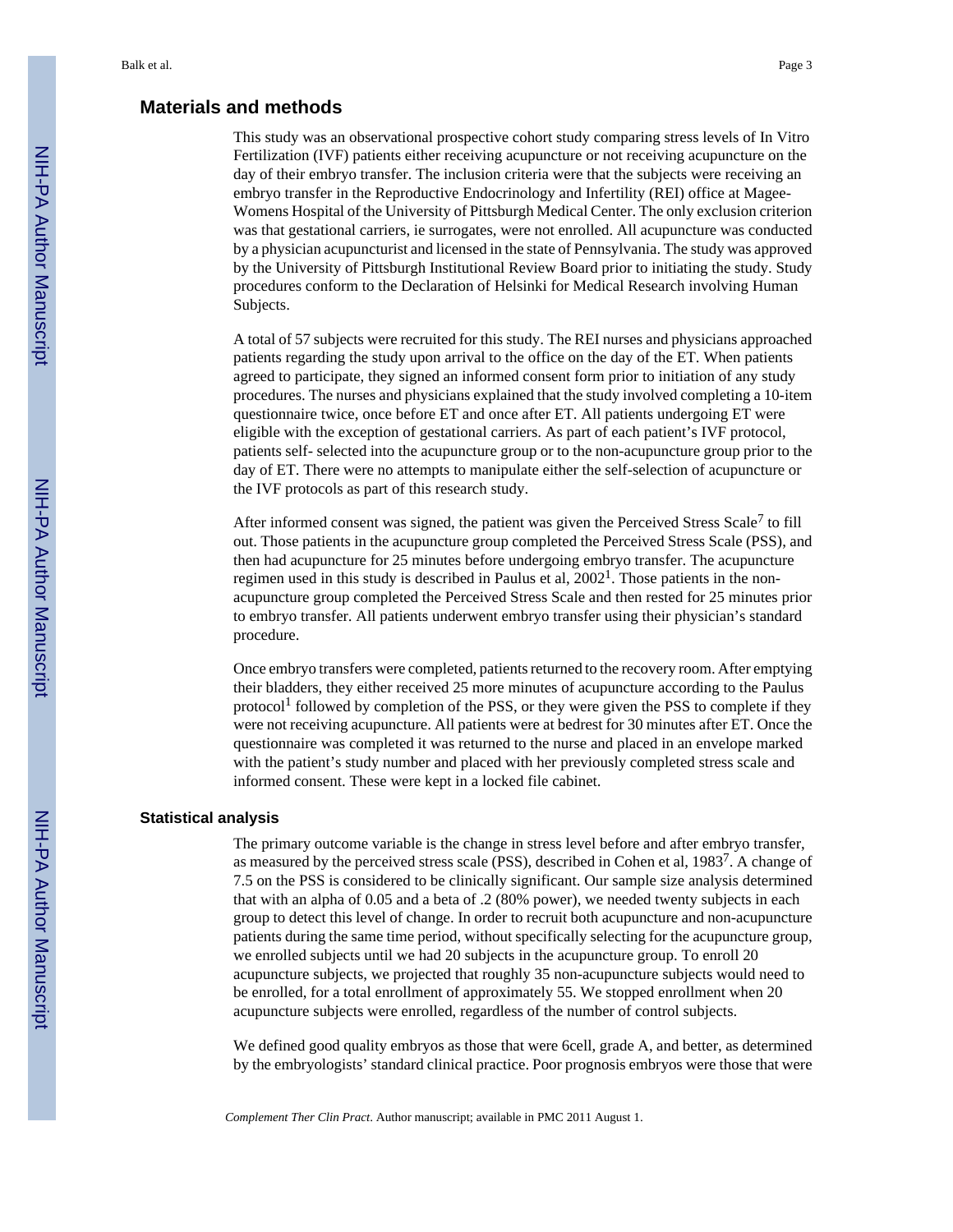6B or worse. Endometrial lining thickness was the last ultrasound measurement prior to embryo transfer. All transfers were on day 3.

Differences in the mean score for the Perceived Stress Scale in each group (acupuncture and non-acupuncture) before and after embryo transfer were evaluated using paired t-tests. The chi-squared test was used to evaluate the pregnancy rates between the two groups. Pearson correlation coefficients were used to compare continuous variables, such as the relationship between age and stress scores. We used a t-test to compare stress levels between those who achieved pregnancy and those who did not, and multivariate logistic regression was used to evaluate the relation between acupuncture and stress to pregnancy rates independent of relevant covariates.

#### **Results**

A total of 57 women were included in the study. Two women had more than one embryo transfer; we included only the cycle with acupuncture or the last cycle if all were conducted with acupuncture. The characteristics of the subject population are displayed in Table I.

Women with acupuncture tended to be older compared to women with no acupuncture. They were more likely to have had donor eggs transferred which, as expected, tended to be of better quality. Women with acupuncture at the time of embryo transfer had lower levels of perceived stress before and after acupuncture compared to women with no acupuncture. Both groups had less perceived stress after embryo transfer, but there was no difference in the mean change in scores between the two groups  $(p=0.66)$  nor in the likelihood of having a reduction in stress  $>= 2$  points (p=0.76). Age was the only factor that was significantly correlated with the mean change in perceived stress scores (r=−0.28, p=0.04), as shown in Figure I. In these data, stress levels decreased as maternal age increased. Differences in stress according to acupuncture group, however, were unchanged when adjusted for maternal age.

Overall, 28 women (49.1%) achieved pregnancy following embryo transfer. Women with acupuncture tended to achieve pregnancy more often compared to women without acupuncture  $(64.7\% \text{ vs. } 42.5\%, \text{p}=0.13)$ . There was no difference, however, in the change in perceived stress among women who did and did not achieve pregnancy (−0.93 vs. −0.45, p=0.52). However, women with perceived stress scores that were reduced by 2 or more points compared to baseline (21% of the study group) had higher pregnancy rates than those with more modest reductions or increases in perceived stress (75.0% vs. 42.2%, p=0.04). Although precision was compromised when results were stratified by donor egg status, the effect of acupuncture on pregnancy rates appeared to be limited to those without donor eggs (35.5% without acupuncture vs. 55.6% with acupuncture, p=0.28; Table 2). In addition, stress reduction in women with or without acupuncture was not different according to donor egg status.

Acupuncture was associated with a 3.0 fold increased rate of pregnancy (95% CI 0.8, 8.0). Although estimates were quite imprecise due to limited sample size, this relation appeared to be independent of embryo quality, uterine lining thickness, maternal age and changes in perceived stress measured before and after embryo transfer (OR 3.4, 95% CI 0.6, 18.6).

# **Discussion**

Overall, our study confirms that the chosen acupuncture regimen appears to increase pregnancy rates in IVF patients. When we model the relationship of this acupuncture regimen to pregnancy success, women with acupuncture were 3.0-times more likely to become pregnant. However, the confidence interval is extremely large and overlaps 1 CI (0.5–17.9). One commonly reported action of acupuncture is stress reduction. Given that a stress response causes vasoconstriction<sup>16</sup>, which could acutely decrease uterine perfusion, it seems plausible that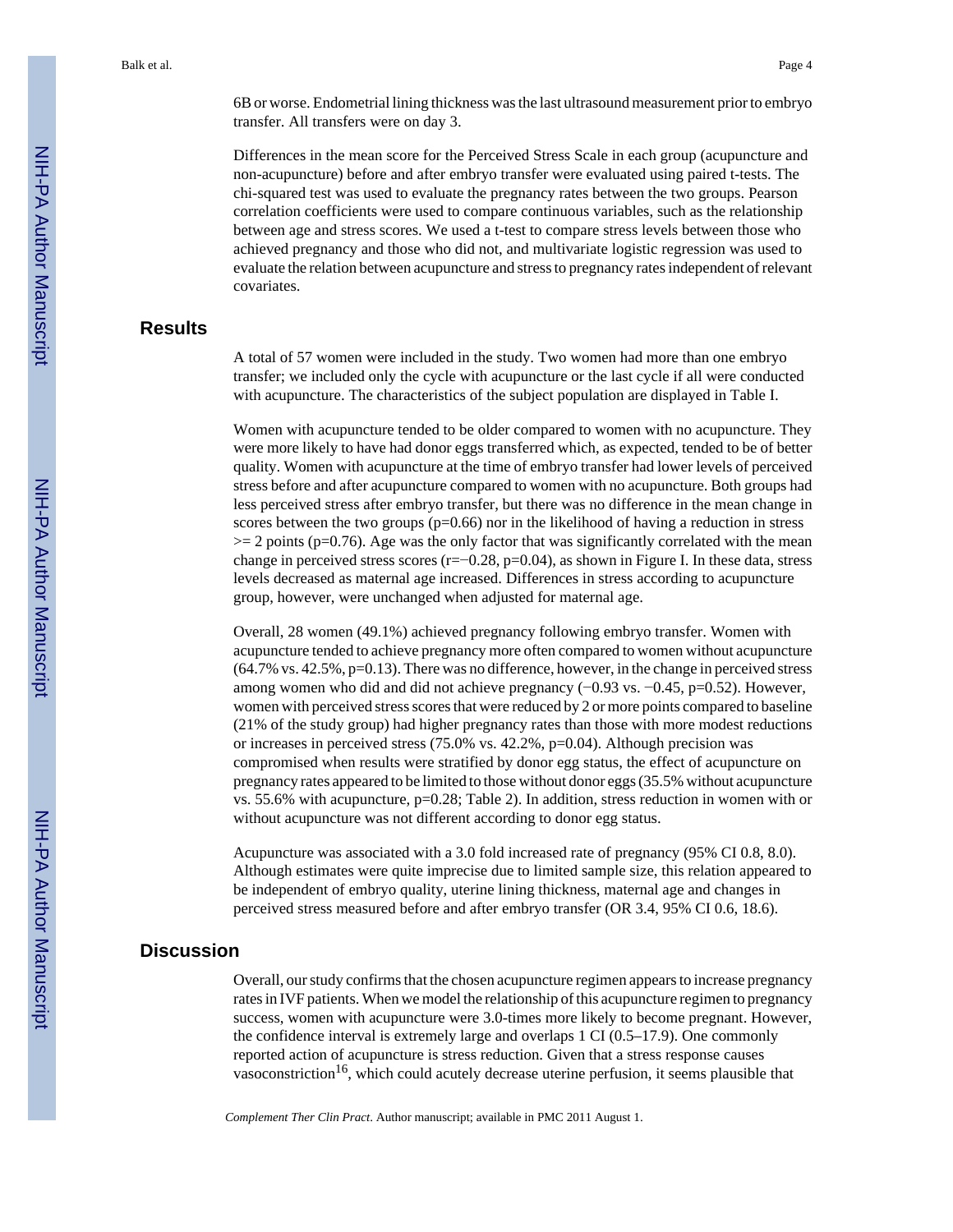Those who received this protocol of acupuncture had both higher rates of pregnancy, and lower levels of stress both before and after embryo transfer. The vast majority of acupuncture patients had been receiving acupuncture prior to the day of ET, which could explain why the pre-ET stress scores were lower. However, the particular acupuncture protocol we used in this study did not seem to lower stress scores significantly from before embryo transfer to after embryo transfer. Therefore, the mechanism by which pregnancies were increased with this protocol remains unknown. Because this is not an attention-controlled study, it is possible that merely having the attention from acupuncture, rather than the actual acupuncture, resulted in lower stress scores. Based on the results of this study, it would be interesting to try new acupuncture protocols targeted at reducing stress levels at the time of ET.

When subjects in either group had a significant reduction in stress from before the embryo transfer to after it, pregnancy rates increased. It is possible that those who had a reduction in perceived stress scores had that reduction because they had excellent quality embryos, whereas those who had increased stress did so because they were less optimistic about their outcome. Thus, the decrease in stress could have occurred because the chances of pregnancy were higher, not that the decrease in stress resulted in higher pregnancy rates. However, when we examined this, embryo quality was not related to the change in stress scores ( $p=0.78$ ), the pretest scores  $(p=0.97)$ , or the post-test scores  $(p=0.91)$ .

One limitation to this study is that it is small, with only 57 subjects. Previous studies have indicated that acupuncture improves pregnancy rates; however, the selection bias for acupuncture is unknown. If poor prognosis patients tend to choose acupuncture, then an improvement in pregnancy rates is very important. If good prognosis patients choose acupuncture, then a high pregnancy rate is less impressive. We found that donor oocyte recipients were more likely to choose acupuncture when compared with non-donor oocyte patients. We believe this is due to our clinical donor program, where the patients have a oneon-one relationship with the donor coordinator, and are more likely to hear all the options available to them.

Another major limitation is that this study is not-randomized, blinded, or placebo-controlled. Given the large financial and emotional investment in IVF, it is difficult to recruit for a randomized, placebo-controlled trial. Lack of a placebo arm means that this study is testing the whole acupuncture regimen, not just needling of the specific points. Also, while the measurement of the stress scores was prospective, the chart review for the variables was retrospective. Thus, some variables, such as the use of ICSI, was not collected prospectively and was difficult to obtain reliably from a clinical chart review. Another weakness of the study is that we did not control for the amount of acupuncture that the subjects received prior to the day of ET. Some received it only on the day of ET, whereas others had multiple sessions of acupuncture. This study is too small to determine a dose-response relationship, but future studies should explore this possibility. Lastly, the acupuncture protocol used was the Paulus protocol, and it was the same used for all subjects. It is possible that individualizing acupuncture, rather than using a formulaic approach, would lead to different results. We chose this protocol because it is commonly used on the day of ET, and when modifications are made to this protocol with respect to point selection or timing of acupuncture, or the protocol is individualized based on TCM diagnosis, the results appear to be less positive than using the Paulus protocol<sup>5, 15, 17</sup>. Our results only refer to the acupuncture regimen chosen; other acupuncture regimens might have different results.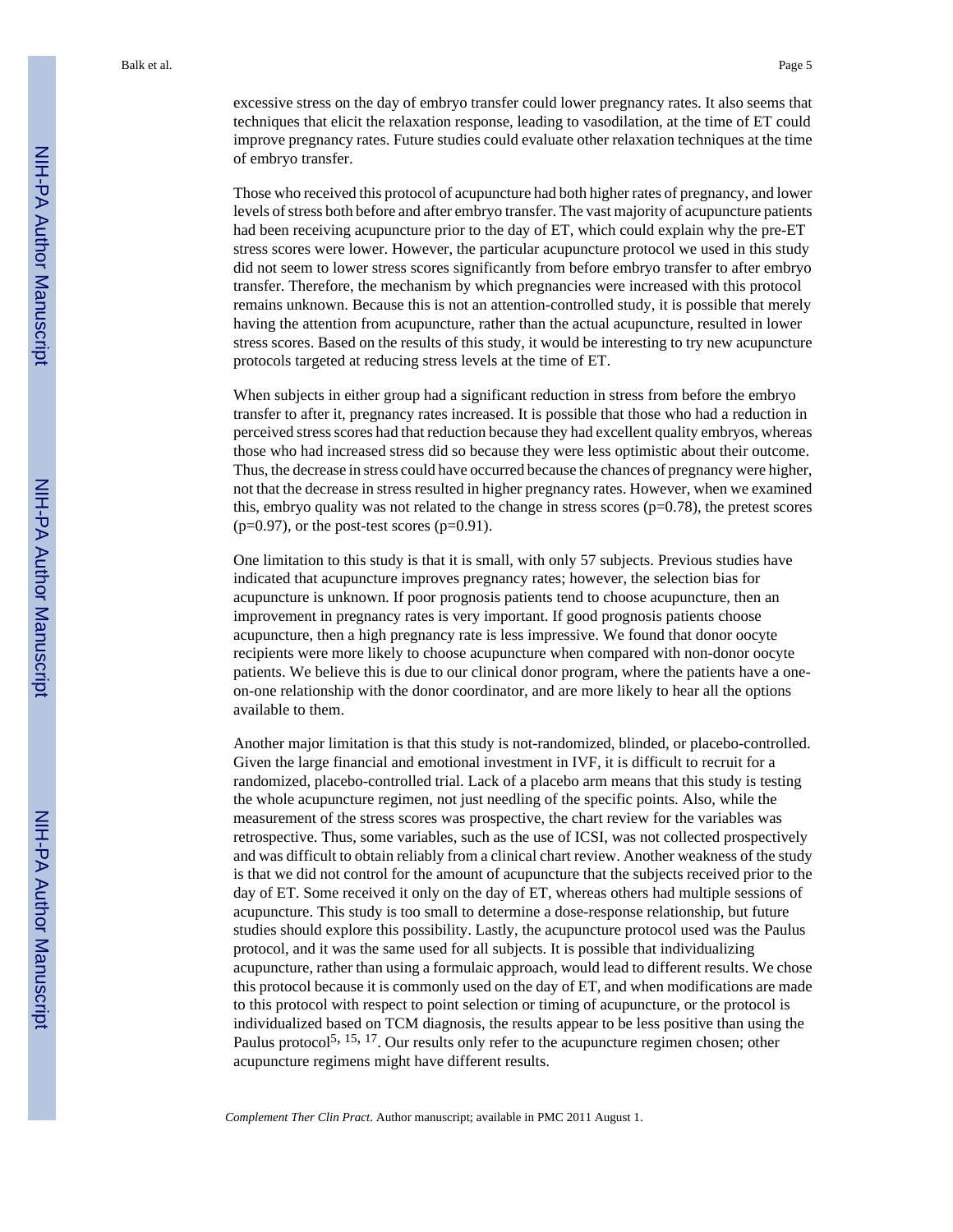Although more involved questionnaires might be useful to provide additional information, we chose a short, validated questionnaire to have minimal burden on the subject and the healthcare team. This study did not have a funded research recruiter, so we needed to be able to enroll subjects with minimal disruption to clinical care. Future studies could investigate serial cortisol concentrations, anxiety measurements, and measurements of autonomic function, such as heart rate variability.

One of the strengths of this study is that it is innovative. It is the first study to investigate the effects of acupuncture on perceived stress at time of ET, and we believe it is the first study to investigate the effects of perceived stress at the time of ET on pregnancy rates. In addition, our study assessed subjects based on what is done in clinical care, where some patients choose acupuncture and others do not, although the acupuncture regimen in clinical care is not uniform for all subjects, as it was in this study.

Finally, even with our small sample size, we were able to demonstrate that acupuncture was associated with less stress both before and after embryo transfer, and that acupuncture may improve pregnancy rates. It is possible that lower perceived stress at the time of embryo transfer may plan a role in an improved pregnancy rate. Future studies should investigate a doseresponse relationship, mechanisms of action, and the types of biases and directions of the biases that may confound the relationship between acupuncture and pregnancy success.

# **Acknowledgments**

This publication was supported by funds received from the NIH/NCRR GCRC Grant MO1-RR000056 and the CTSA Grant 1 UL1 RR024153−01

Financial support: Institutional support from Magee-Womens Hospital Department of Obstetrics and Gynecology and support from NIH/NCRR GCRC Grant MO1-RR000056 and the CTSA Grant 1 UL1 RR024153-01

#### **References**

- 1. Paulus W, Zhang M, Strehler E, El-Danasouri I, Sterzik K. Influence of acupuncture on the pregnancy rate in patients who undergo assisted reproduction therapy. Fertil Steril 2002;77(4):721–724. [PubMed: 11937123]
- 2. Quintero R. A randomized, controlled, double-blind, cross-over study evaluating acupuncture as an adjunct to IVF. Fertil Steril 2004;81 (suppl 3):11–12. [PubMed: 14711534]
- 3. Magarelli P, Cridennda D. Acupuncture & IVF poor responders: a cure? Fertil Steril 2004;81(3):20.
- 4. Magarelli, P.; Cridennda, D.; Cohen, M. Acupuncture and Good Prognosis IVF patients: synergy. Paper presented at: ASRM annual meeting; Oct 16-20, 2004; Philadelphia, PA. 2004.
- 5. Smith C, Coyle M, Norman R. Influence of acupuncture stimulation on pregnancy rates for women undergoing embryo transfer. Fertil Steril 2006;85(5):1352–1358. [PubMed: 16600225]
- 6. Manheimer E, Zhang G, Udoff L, et al. Effects of acupuncture on rates of pregnancy and live birth among women undergoing in vitro fertilisation: systematic review and meta-analysis. BMJ Online First. [.
- 7. Cohen S, Kamarck T, Mermelstein R. A global measure of perceived stress. Journal of Health and Social Behavior 1983;24:385–396. [PubMed: 6668417]
- 8. Salvatore P, Gariboldi S, Offidani A, Coppola F, amore M, Maggini C. Psychopathology, personality, and marital relationship in ptients undergoing in vitro fertilization procedures. Fertil Steril 2001;75 (6):1119–1125. [PubMed: 11384636]
- 9. Mao K, Wood C. Barriers to treatment of infertility by in-vitro fertilization and embryo transfer. Medical Journal of Australia 1984;140(9):532–533. [PubMed: 6708897]
- 10. Thiering P, Beaurepaire J, Jones M, Saunders D, Tennant C. Mood state as a predictor of treatment outcome after in vitro fertilization/embryo transfer technology (IVF/ET). Journal of Psychosomatic Research 1993;37(5):481–491. [PubMed: 8350290]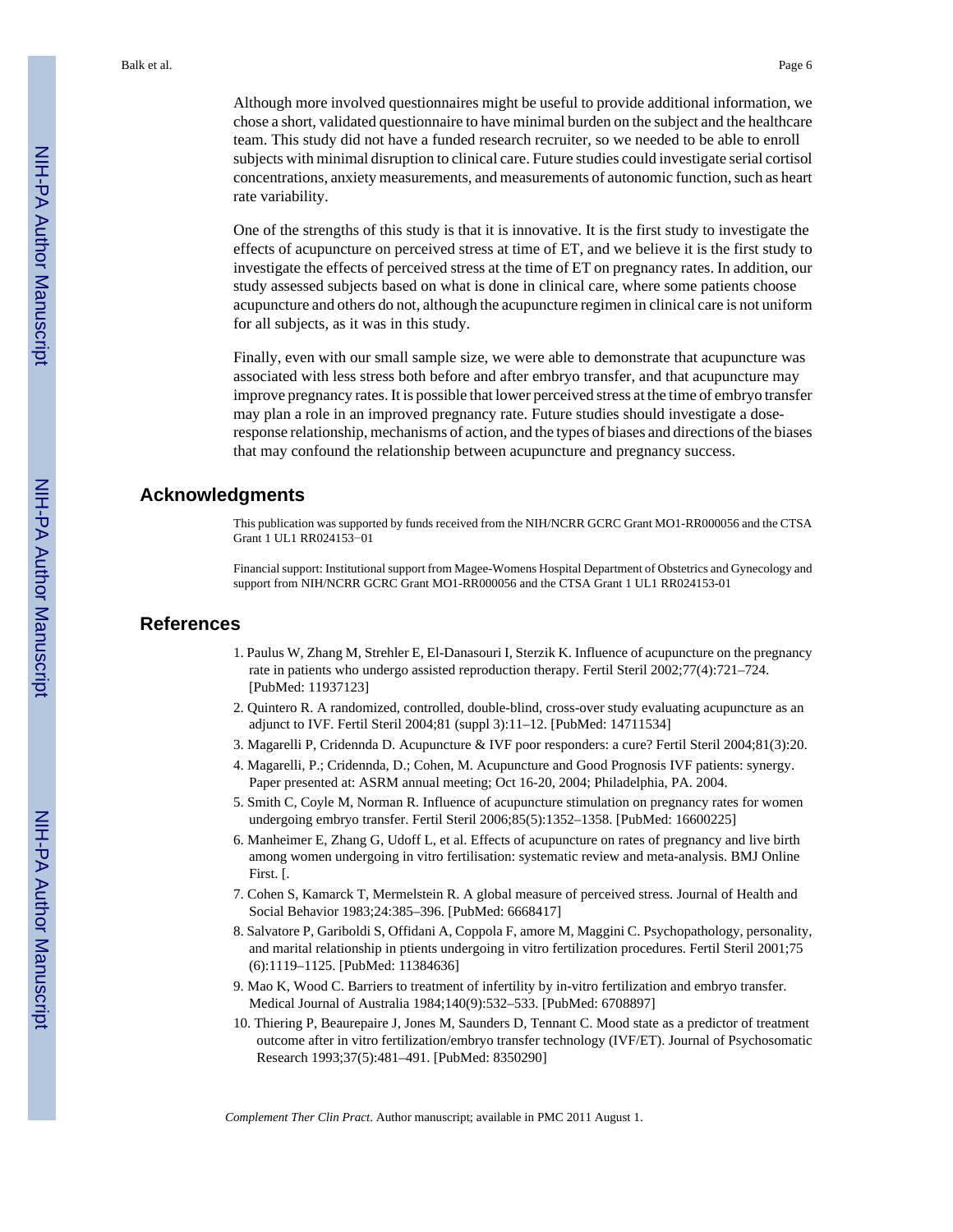- 11. Demyttenaere K, Bonte L, Gheldof M, et al. Coping style and depression level influence outcome in in vitro fertilization. Fertil Steril 1998;69(6):1026–1033. [PubMed: 9627288]
- 12. Klonoff-Cohen H, Chu E, Natarajan L, Sieber W. A prospective study of stress among women undergoing in vitro fertilization or gamete intrafallopian transfer. Fertil Steril 2001;76(4):675–687. [PubMed: 11591398]
- 13. Csemiczky G, Landgren B, Collins A. The influence of stress and state anxiety on the outcome of IVF-treatment: psychological and endocrinological assessment of Swedish women entering IVFtreatment. Acta Obstetricia et Gynecologica Scandinavica 2000;79(2):113–118. [PubMed: 10696958]
- 14. Wang S, Kain Z. Auricular Acupuncture: A Potential Treatment for Anxiety. Anesth Analges 2001;92 (2):548–553.
- 15. Westergaard L, Mao Q, Krogslund M, Sandrini S, Lenz S, Grinsted J. Acupuncture on the day of embryo transfer significantly improves the reproductive outcome in infertile women: a prospective, randomized trial. Fertil Steril 2006;85(5):1341–1346. [PubMed: 16600232]
- 16. Herd J. Cardiovascular response to stress. Physiological reviews 1991;71(1):305–327. [PubMed: 1986391]
- 17. Wang W, Check J, Liss J, Choe J. A matched controlled study to evaluate the efficacy of acupuncture for improving pregnancy rates following in vitro fertilization-embryo transfer. Fertil Steril 2005;83 (suppl 2):S24.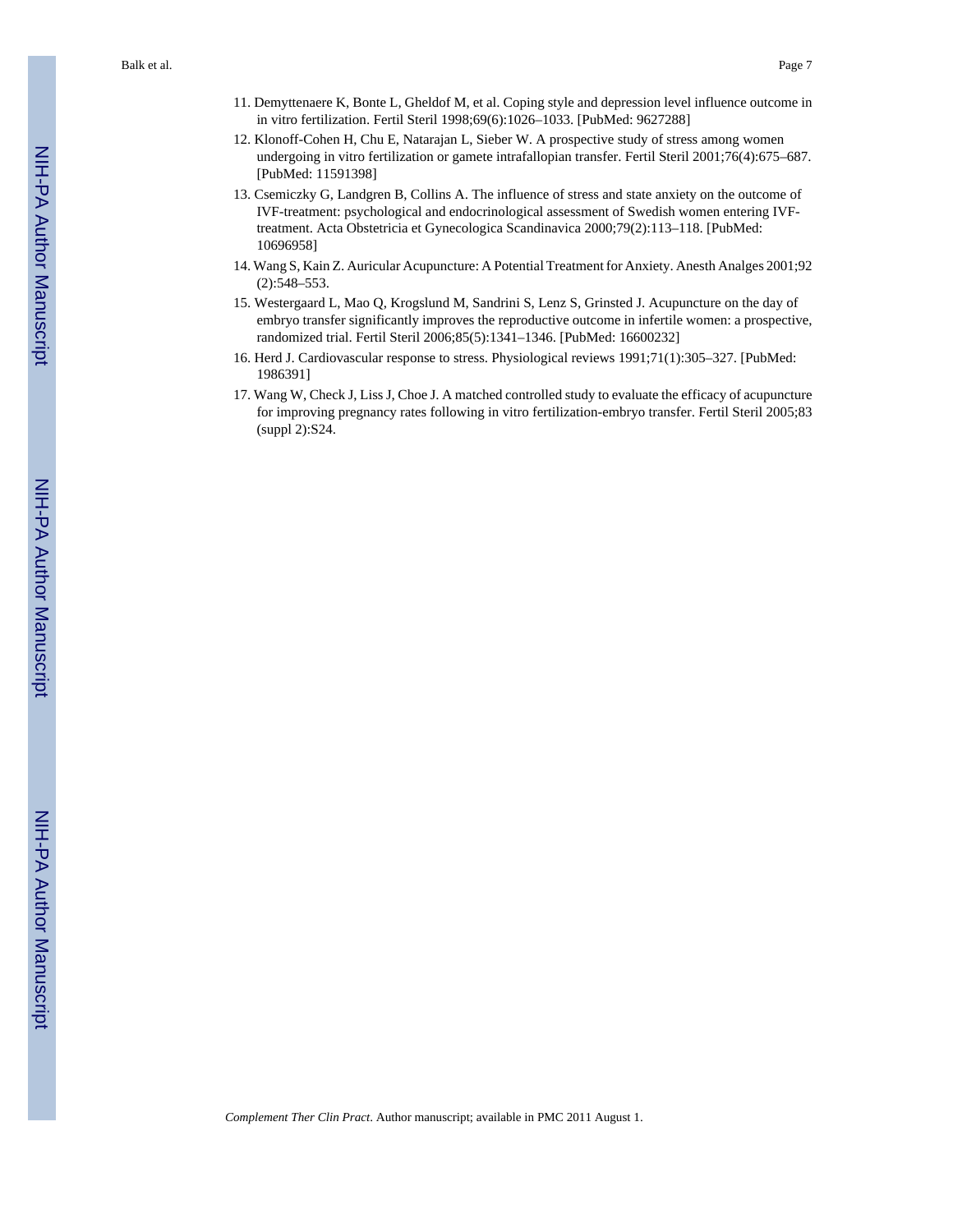Balk et al. Page 8



**Figure I.** Relationship between change in stress score and age  $(r=-0.28, p=0.04)$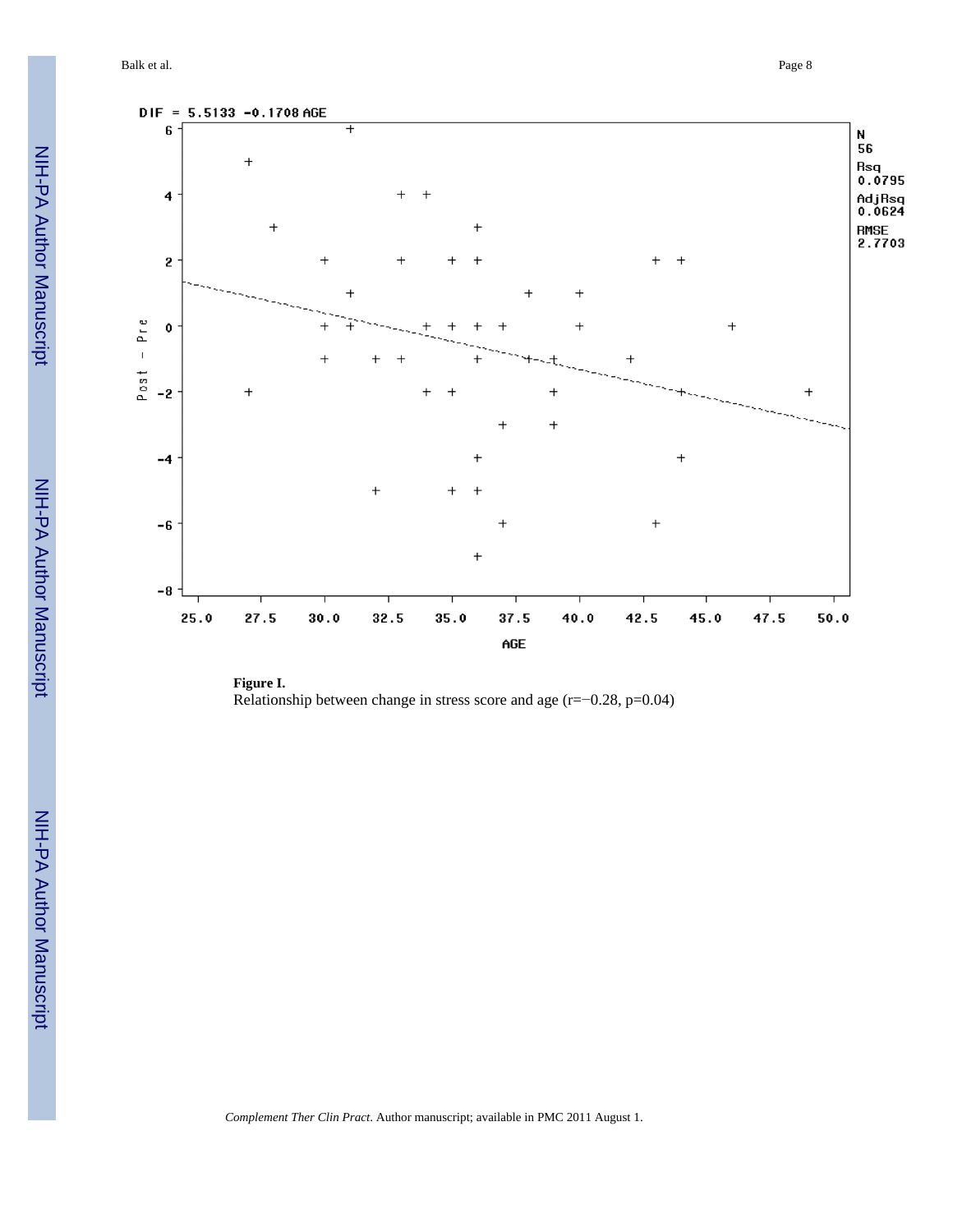#### **Table 1**

Characteristics of women with and without acupuncture, mean (SD) or n (percent)

|                                   | No acupuncture $(n=40)$ | Acupuncture $(n=17)$ | p-<br>value <sup>a</sup> |
|-----------------------------------|-------------------------|----------------------|--------------------------|
| Age (years)                       | 35.8(4.4)               | 37.5(5.4)            | 0.21                     |
| Failed cycles (no.)               | 1.6(1.7)                | 1.8(1.2)             | 0.70                     |
| Uterine lining                    | 11.0(3.1)               | 9.9(2.8)             | 0.20                     |
| Nulliparous                       | 27(67.5)                | 9(52.9)              | 0.29                     |
| Good embryo quality               | 19 (47.5)               | 12(75.0)             | 0.06                     |
| Donor egg                         | 9(22.5)                 | 8(47.1)              | 0.06                     |
| Number of embryos transferred     | 2.6(0.7)                | 2.4(0.9)             | 0.43                     |
| Pregnant                          | 17(42.5)                | 11(64.7)             | 0.13                     |
| Stress pre-test                   | 17.3(6.3)               | 13.2(3.6)            | 0.01                     |
| Stress post-test                  | 16.7(6.6)               | 12.4(5.2)            | 0.02                     |
| Stress test difference (post-pre) | $-0.56(2.8)$            | $-0.94(3.1)$         | 0.66                     |
| Stress reduction $\geq 2$ points  | 8(20.0)                 | 4(23.5)              | 0.76                     |

*a* T test or chi square test